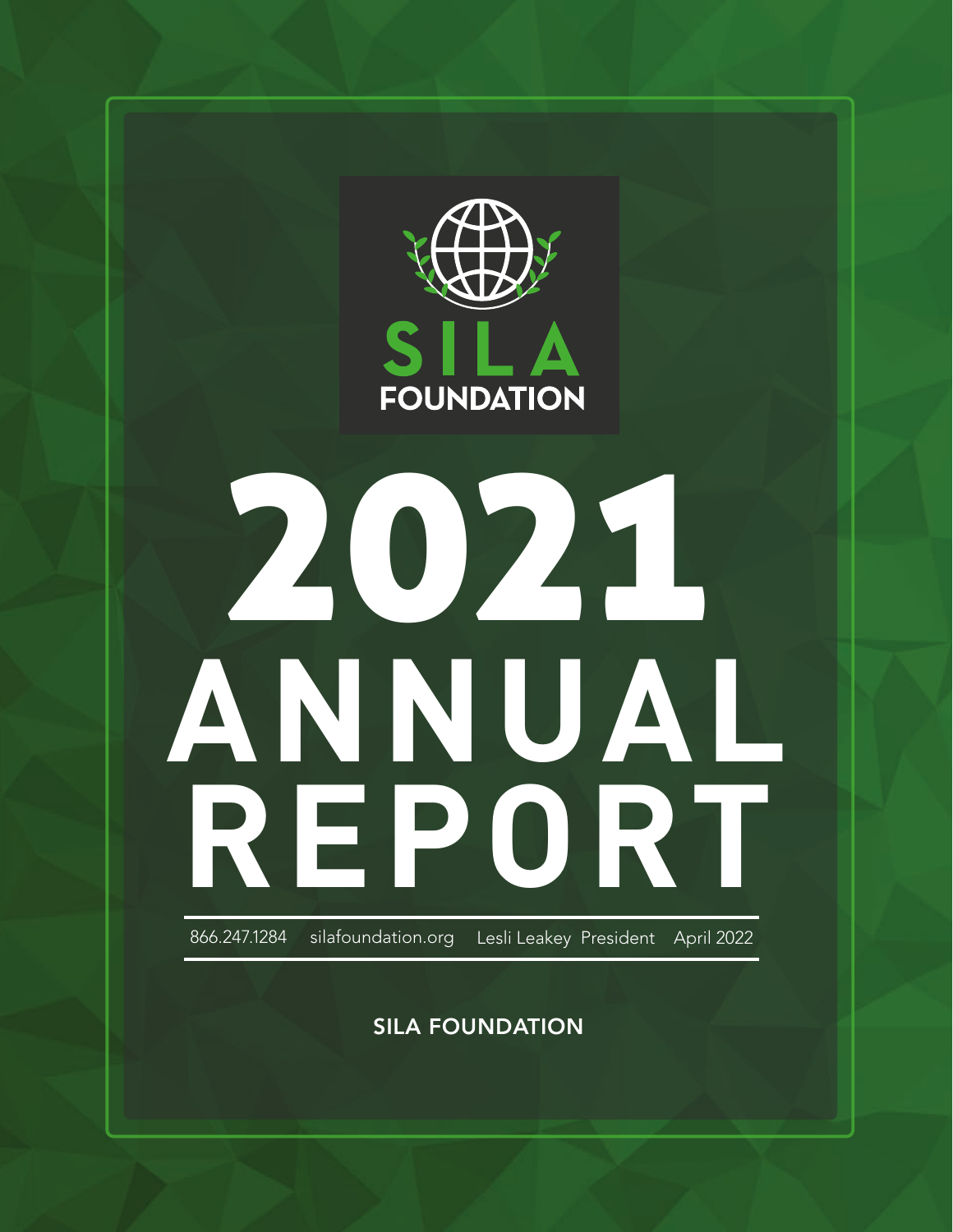# *CONTENTS*

| 2021 SILA Foundation President's Message                      | $\overline{2}$ |
|---------------------------------------------------------------|----------------|
| The SILA Foundation Educational Forums For Financial Services | 3              |
| Why A SILA Foundation                                         | 4              |
| 2021 Success With New And Existing Programs                   | 5              |
| 2021 SILA Foundation Grant                                    | 6              |
| 2021 Financial Statements                                     | 7              |
| 2021 Donations                                                | 8              |
| The 2021 SILA Foundation Board Members                        | 9              |
| SILA Foundation 2013 - 2021 Scholarship Winners               | 10             |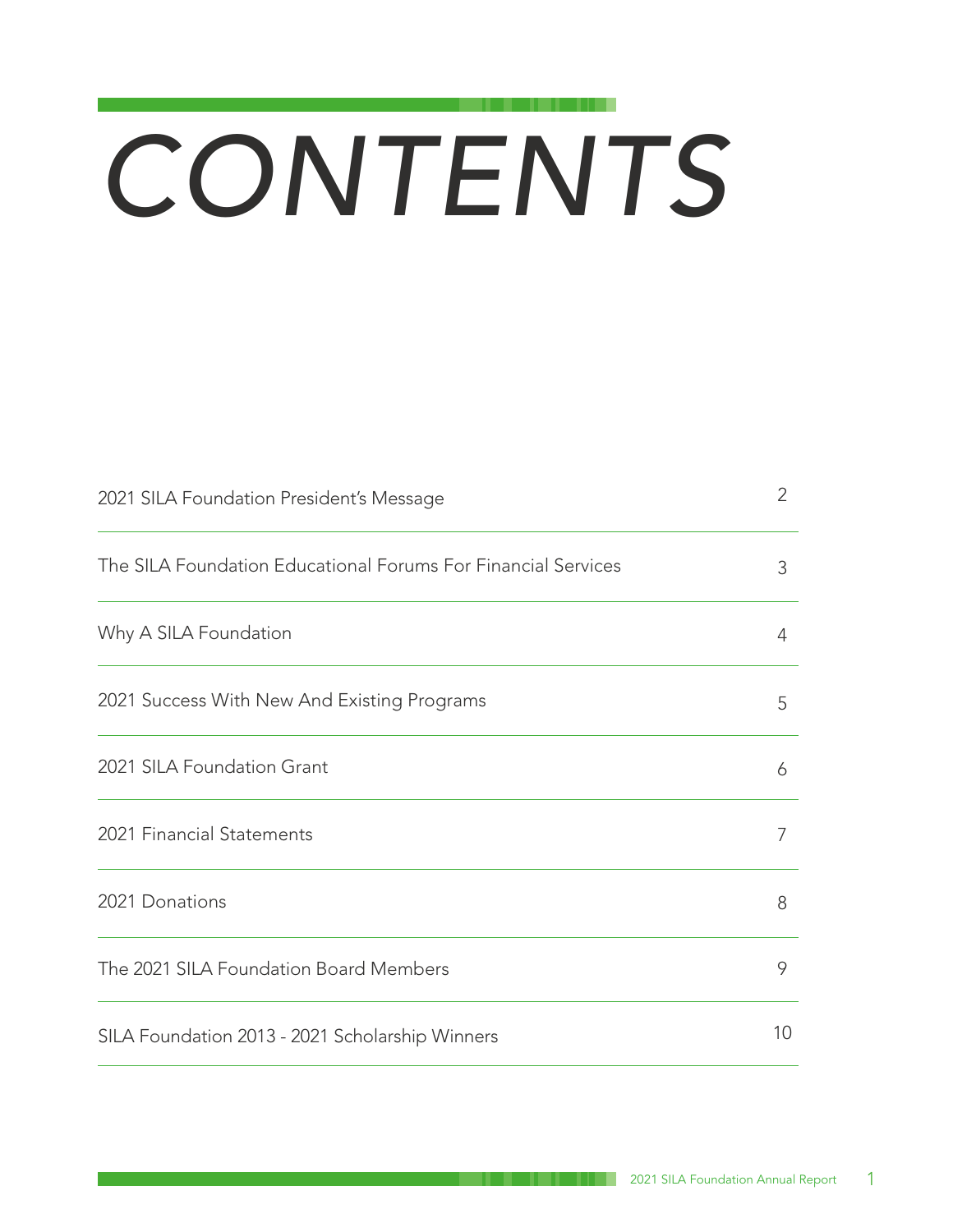### 2021 SILA FOUNDATION *PRESIDENT'S MESSAGE*



If someone were to ask you, what was a good memory of 2021, what would you say? I will tell you what my answer would be. Returning to an inperson SILA National Education Conference, getting to spend time with all the industry friends I have made over the years, celebrating the Foundation turning 10, and of course, cornhole!

2021 also saw the introduction of the Student Loan Repayment Grant. The idea was born out of a want to find another way to give back to those already in our industry. Congratulations to our first recipient and we look forward to helping even more of our fellow industry members.

Nothing we do is possible without our wonderful donors. We thank both our individual and corporate donors. To us, it doesn't matter if you give us \$5 or \$5000, every dollar helps to support the SILA Foundation mission. We understand that everyone is still recovering from the difficulty of the past couple of years, and for your continued support we say THANK YOU!

I continue to be thankful and very proud of your full SILA Foundation Board. They, along with their committees, continue to work together on new ideas and strategies to ensure we remain successful and fiscally responsible. For example, you will see the return of in-person pre-conference classes, but also an increase in their pricing structure. Decisions like these are not easy to make, but they are necessary to assist us in offsetting rising costs.

The Foundation Board also made the decision in 2020 to reduce the number of scholarships awarded under our Post-Secondary Scholarship program. We happily returned the total number of scholarships awarded to 10 in 2021 but remained at a lower individual amount. Discussions are ongoing to keep raising either the total number of

scholarships, or individual amounts awarded. With the valuable candid feedback, ideas and assistance from the SILA Foundation Finance Committee we continually evaluate being good stewards of our financials and making sure the Foundation remains on solid ground.

As we look forward to 2022, the SILA Foundation is excited to return to a full cornhole tournament. We will be looking to fill all 64 teams this year instead of the 48 we reduced to in 2021. There will be a bigger space with room for everyone and we have heard your calls for food. Be on the lookout for registration information in September to make sure you secure your spot to play!

Let's not forget the other part of the SILA Foundation, the public outreach arm of SILA, Incorporated. We continue to offer resources and education to all members of the financial services industry. The SILA Foundation Certification program has a lot of great course options for you to choose from and is a great company training tool. Our webinars will also continue to be a monthly staple with this training in mind and will include other professional development topics as well.

I look forward to seeing everyone at the 2022 SILA National Education Conference in Seattle, Washington. Be ready for awesome raffle prizes and a night of fun!

If you have any questions about our programs or to learn more information about the SILA Foundation, please visit [www.silafoundation.org](http://www.silafoundation.org).

Sincerely,

. . . . . . . .

Jesti Leaker

Lesli Leakey **President, SILA Foundation**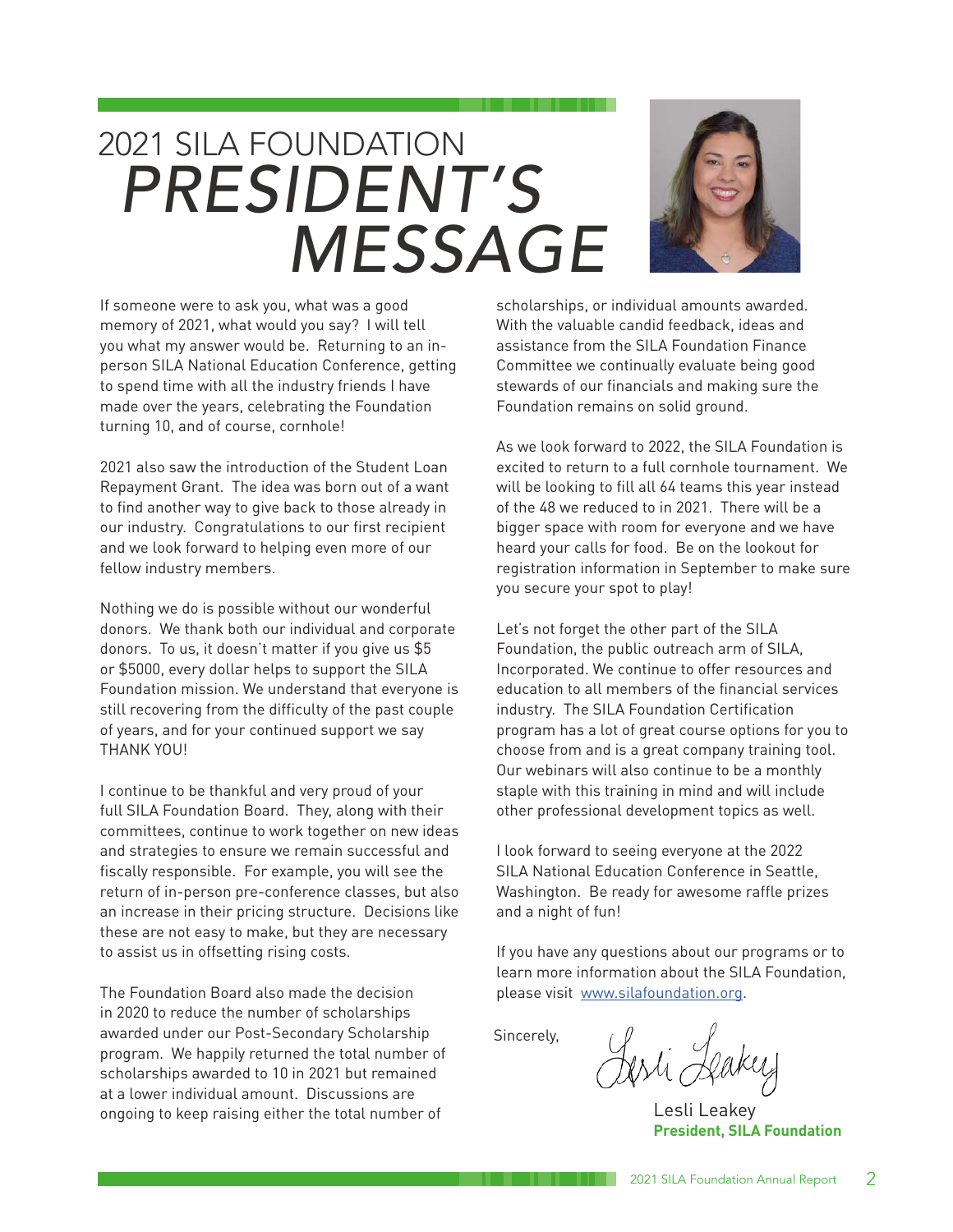## EDUCATIONAL FORUMS FOR FINANCIAL SERVICES *SILA FOUNDATION*

The SILA Foundation is a 501c3 nonprofit organization created with a single goal in mind - to educate more individuals within the financial services industry, with a specific focus on the insurance licensing and securities registration professions. Often undervalued, these professionals perform an important role in improving compliance and thereby helping to protect investors and policy holders in a complex regulatory environment. Successful producer and representative relationships and compliance fulfillment and maintenance for the company begin and end with the insurance licensing and securities registration professional.

The SILA Foundation is built around seven core fundamentals:

**SERVICE** defines the key purpose of our Foundation. Our Foundation provides the necessary tools, knowledge and opportunities to individuals and organizations within the financial services industry. It creates the call to action for all to self-help and to help others.

**GROWTH** is the product of service and involvement. It is the reason for the Foundation's existence and provides the energy and drive to improve our skills, career potential as well as improving the workforce to assure a positive future for our industry.

**INVOLVEMENT** is the driving force that encourages individuals and organizations to embrace their unique future potential and successes. The SILA Foundation's programs and services are intended to enhance possibilities, define individual actions and provide the tools and resources to meet the demands of an ever-changing world within the Financial Services industry.

**SCHOLARSHIPS** provide the means to support and encourage deserving individuals to participate in formal collegiate course work as well as industrybased training programs. To enhance educational opportunities, our Foundation provides both financial and course scholarships.

**EDUCATION** is the tool used by our Foundation to support its purpose. As an IRS 501c3 educational entity, we rely on the generosity of individuals and businesses to provide tax deductible donations of money and 'in kind' products. This support is required to assure quality, timely, needs-based educational forums, course development and an industry driven, nationally recognized, task-based certification program for current and potential new associates.

**GRANTS** are a key component of outreach activities. The SILA Foundation provides grants to like-minded nonprofit organizations to help enhance our collective value of 'people helping people'. We may also rely on and seek grants from other foundations and government agencies to fund the development of our current and future educational programs.

**OUTREACH** represents the collective actions of all parties that support the current and future programs to enhance the skills and lives of those we serve. These parties include the individuals and organizations who are served by the Foundation, the general public to whom our Foundation fosters a better understanding of our financial services industry through important services and knowledge, and the individuals and organizations who support and partner with us for the betterment of those who work or seek a career within our Financial Services industry.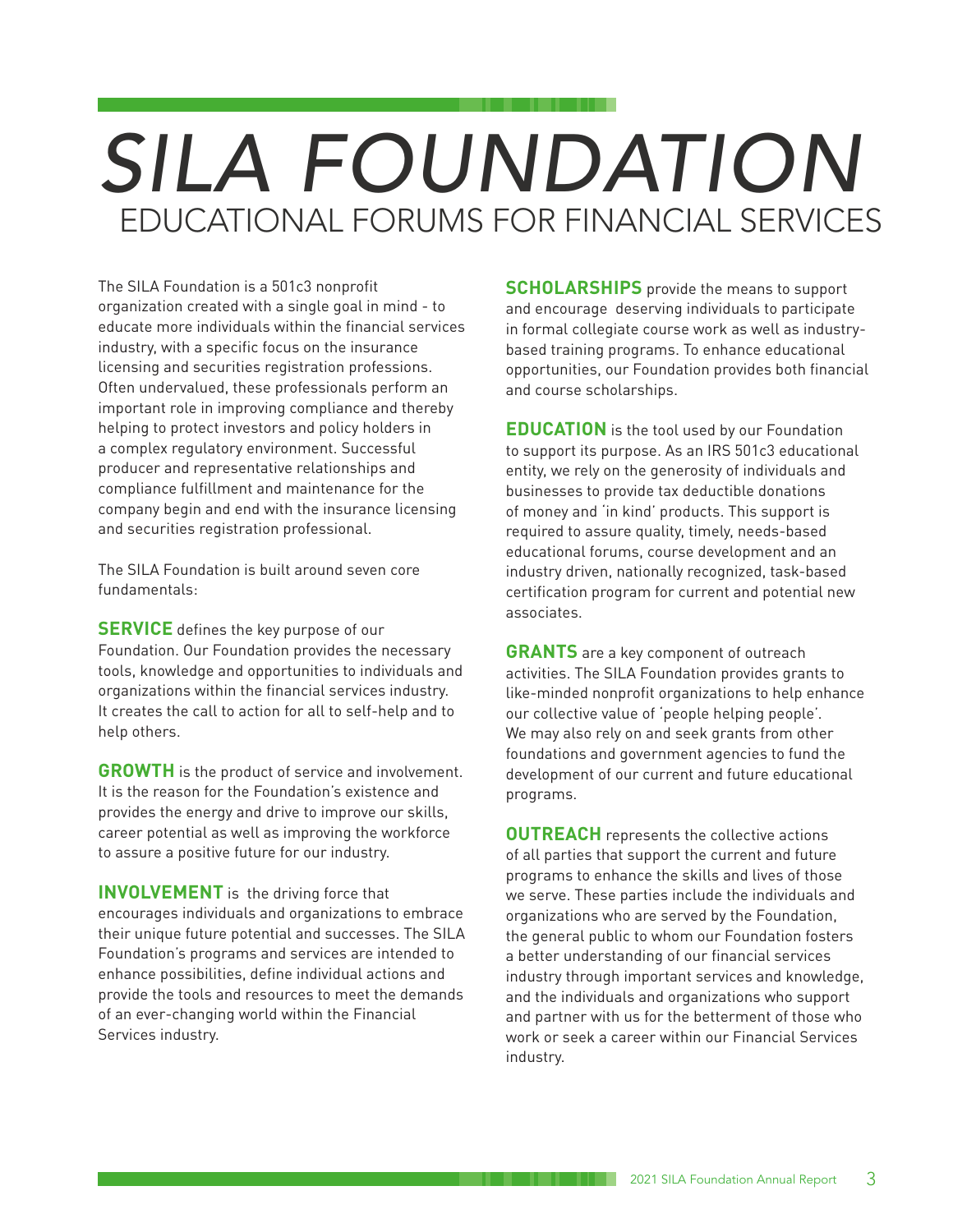## *SILA FOUNDATION* WHY A

**Our sister organization**, the Securities & Insurance Licensing Association (SILA) encourages and supports the creation and expansion of the SILA Foundation as a means of providing valuable charitybased services and support, using small allocations of its accumulated surplus, to beneficiaries beyond its core membership. The objective in particular is to use targeted charitable services to support the long-term vitality of the licensing and registration community within the financial services industry. The Foundation is a 501(c)(3) public charity organization, separate and distinct from SILA.

**The SILA Foundation will target its services and contributions to SILA-related organizations and communities including educational, select public charities and not- for-profit organizations, and individuals. As examples, the Foundation will:** 

- Offer scholarships to non-members (including veterans) to encourage and prepare them for a career in the financial services industry
- Administer grants to members for attending the annual education conference
- Award other grants in response to particular event driven community needs
- Administer and deliver a broad range of SILA training courses
- Establish a self-sustaining endowment fund
- Work cooperatively with SILA on key joint projects

**By supporting the work of the Foundation, SILA and its members potentially gain numerous direct and indirect benefits including:**

- Obtaining an avenue for making tax deductible contributions that support the growth of career opportunities in securities and insurance licensing
- Helping to ensure a steady stream of wellqualified, new candidates who will pursue a career in licensing within financial services
- Receiving a means to help safeguard the vitality of SILA, its membership, and its influence and role within the financial services industry
- Expanding their reach beyond just the SILA membership as a means of "giving back"
- Providing financial support and training within targeted local communities to educational institutions and to deserving individuals
- Enabling SILA to serve in partnership with carriers, brokers, regulators and service providers in their own charitable endeavors as well as providing training for their staffs

In addition to working closely with SILA, the Foundation will seek contributions and grants from the financial services industry and its executives, from individual members and from other charitable organizations.

The Foundation is committed to being an extremely efficient organization where almost all contributions will in turn be deployed directly in support of its mission.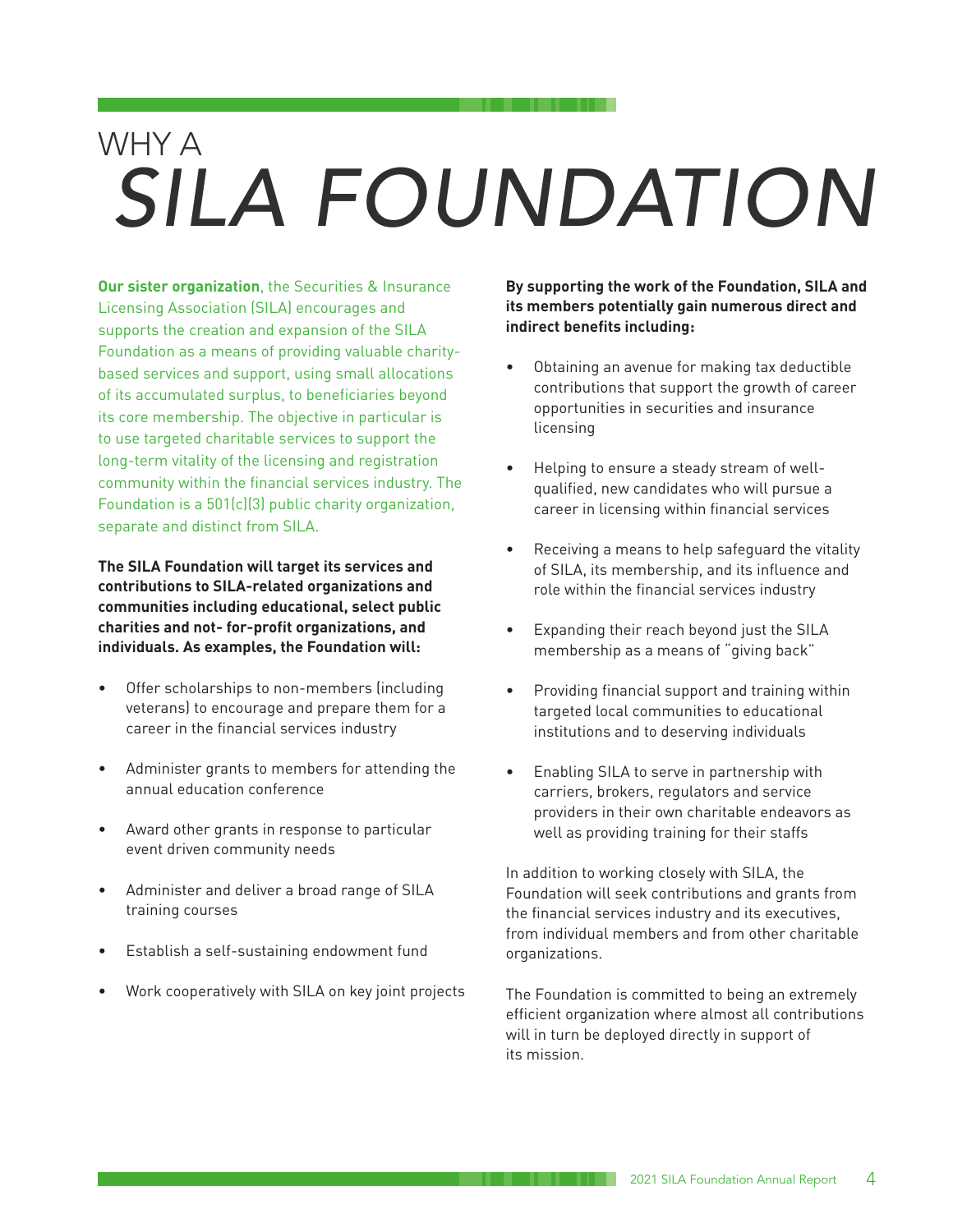# *SUCCESS* WITH NEW AND EXISTING PROGRAMS

#### **GRANTS**

In 2021, the Foundation introduced the Student Loan Repayment Program. This public assistance program provided \$500 to one financial services employee who carried a student debt. Applicants were scored based upon industry involvement, references and the short answer provided explaining what receiving this grant would mean to the applicant. In 2021, we also saw the return of the Footprint Project. The recipient of this \$1,000 educational grant was Beyond Literacy in Philadelphia, Pennsylvania.

#### **FUND RAISING**

The Foundation increased donations during 2021 with the return of our very popular 'License to Throw' Cornhole Tournament and Raffle held during the SILA National Education Conference. Both events offered a multitude of corporate sponsorship opportunities, and individuals were encouraged to sign-up to donate monthly under the \$10 for 10 campaign honoring the Foundation's 10th year anniversary. Donations were generated by other sources as well such as AmazonSmile, and company matching programs such as Benevity, and through crowdfunding occasions such as #GivingTuesday.

#### **WEBINARS**

The Foundation provided 11 free educational public webinars in 2021. We were honored to share with our viewers such distinguished speakers as five state insurance commissioners who provided the NAIC regulatory updates, and the FEMA staff who we assisted with getting their 2.0 Risk Rating message out to the public. Our webinars taught practical tips for safeguarding ourselves online, students learned how forensic meteorology is used when predicting and assessing weather claims, and they learned about Diversity, Equity & Inclusion as well as how to identify and deal with workplace bullying. Also included in our 2021 webinar line-up were webinars on Pet Insurance, compliance reviews, frictionless surplus lines filings, criminal history best practices and we revisited remote testing for insurance and securities licensing. Over 900 attendees learned from our public webinars in 2021, with a total of 7040 overall since 2015. To view past webinars, simply visit the SILA Foundation Webinar Library.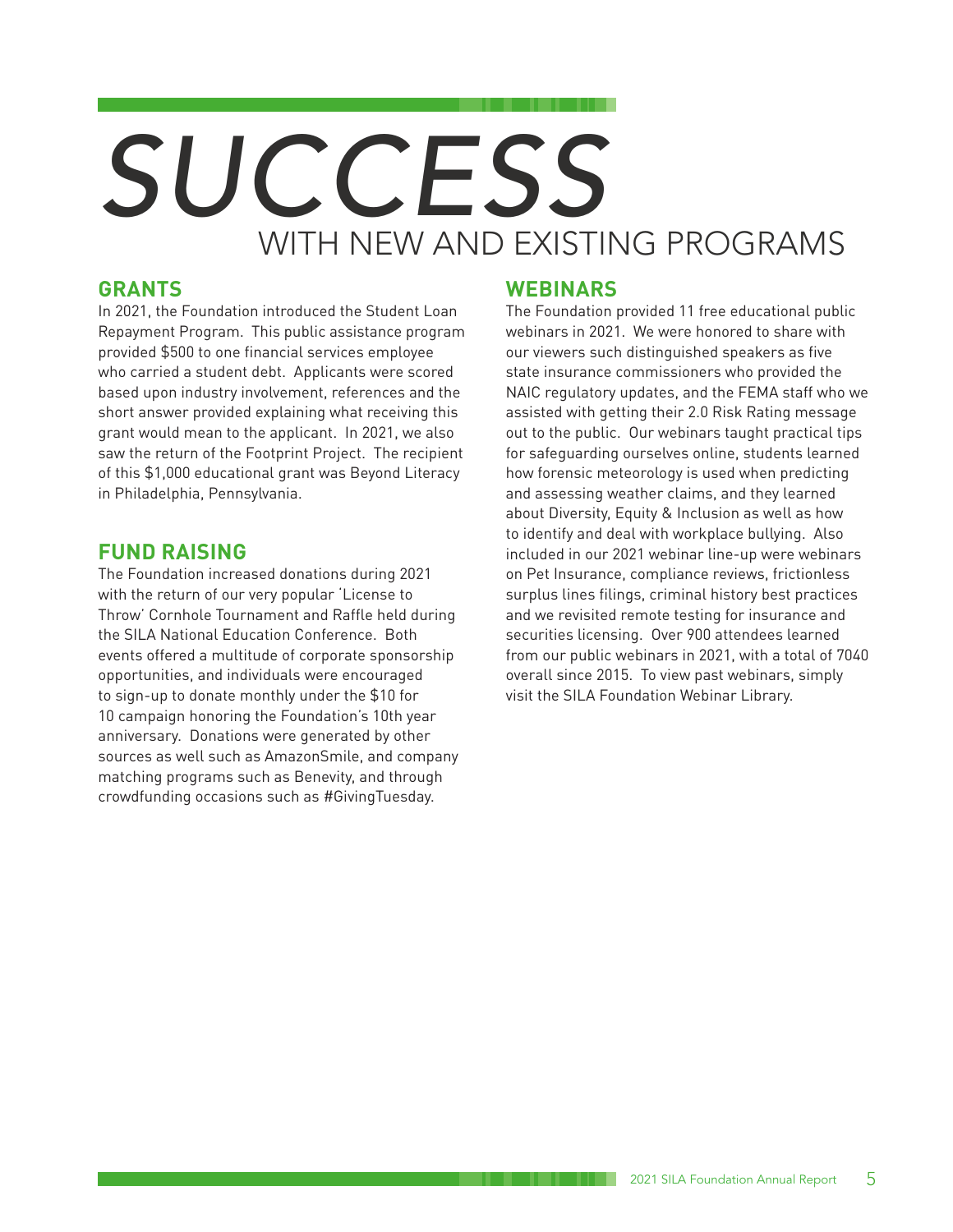# *GRANTS* SILA FOUNDATION

#### **FOOTPRINT PROJECT:**

- 2012: DenverGives (Denver, CO)
- 2013: The Ben Bragg Memorial Scholarship (New Orleans, LA)
- 2014: Working Wardrobes (Anaheim, CA)
- 2015: Martha O'Bryan Center (Nashville, TN)
- 2016: Brighton Center (San Antonio, TX)
- 2017: Elevate Orlanda (Orlando, FL)
- 2018: Indy Reads (Indianapolis, IN)
- 2019: Reality Changers (San Diego, CA)
- 2021: Beyond Literacy (Philadelphia, PA)

#### **STUDENT LOAN REPAYMENT:**

2021: Brittani Hanna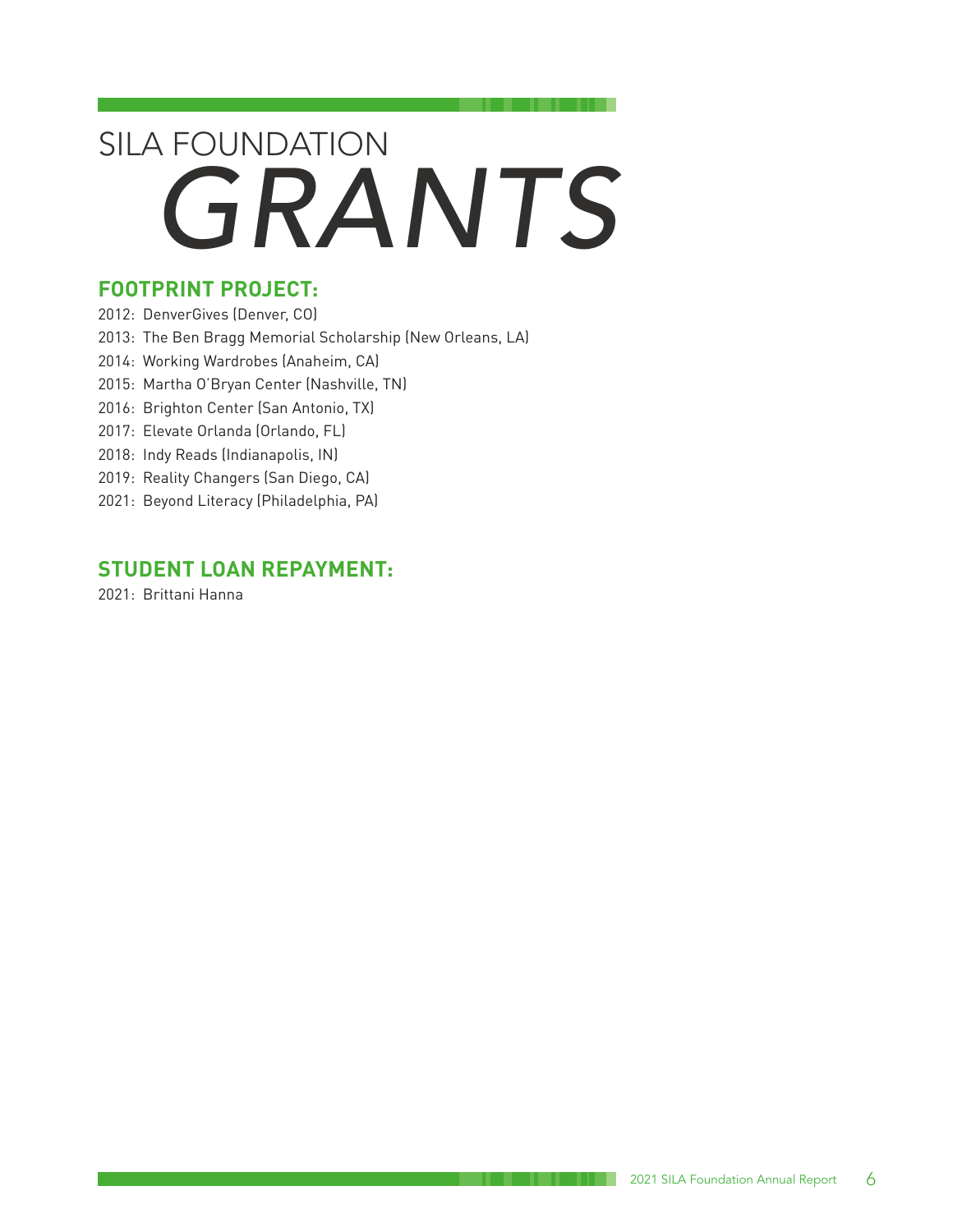# *FINANCIAL STATEMENTS* SILA FOUNDATION DASHBOARD

| <b>Bank Balances at:</b>            | 12/31/2021     |             | 12/31/2020     |             | 12/31/2019     |             | 12/31/2018   |             |
|-------------------------------------|----------------|-------------|----------------|-------------|----------------|-------------|--------------|-------------|
| Chase                               | \$92,726.60    |             | \$120,423.06   |             | \$68,761.08    |             | \$71,375.12  |             |
| Development Fund                    | \$30,474.33    |             | \$0.00         |             | \$27,027.73    |             | \$25,508.30  |             |
| Venmo                               | \$0.00         |             |                |             |                |             |              |             |
| Paypal                              | \$0.00         |             | \$0.00         |             | \$2,080.14     |             | \$3,659.60   |             |
| <b>Total</b>                        | \$123,200.93   |             | \$120,423.06   |             | \$97,868.95    |             | \$100,543.02 |             |
| <b>Accts Receivable</b>             |                | \$3,250.00  |                | \$0.00      |                | \$6,500.00  |              | \$5,000,00  |
|                                     | 2021           | <b>YTD</b>  | 2020           | <b>YTD</b>  | 2019           | <b>YTD</b>  | 2018         | <b>YTD</b>  |
| <b>FUNDRAISING</b>                  | No.            | Amt         | No.            | Amt         | No.            | Amt         | No.          | Amt         |
| Raffle                              | 1536           | \$8,314.00  | $\pmb{0}$      | \$0.00      | $\pmb{0}$      | \$0.00      | 180          | \$6,409.56  |
| <b>Silent Auction On-site</b>       |                | \$0.00      | $\mathbf{0}$   | \$0.00      | $\mathbf{0}$   | \$0.00      | $\mathbf{0}$ | \$0.00      |
| Cornhole Fundraiser                 |                | \$18,940.00 |                | \$0.00      |                | \$19,295.00 |              | \$6320.57   |
| AmazonSmile/Benevity/Blackbaud      | $\overline{4}$ | \$258.58    |                | \$361.42    |                | \$24.09     |              | \$6.32      |
| <b>Individual Donors</b>            | 15             | \$2,968.09  | 28             | \$4,233.00  | 93             | \$4,628.56  | 18           | \$3,288.75  |
| Corporate Donors                    | 23             | \$20,101.00 | 11             | \$27,225.00 | 21             | \$34,065.00 | 16           | \$24,526.00 |
| Interest                            | 11             | \$163.33    |                | \$6.75      |                | \$113.43    |              | \$289.88    |
| PreConference Courses               | 104            | \$11,256.00 | 94             | \$8,726.00  | 89             | \$11,095.00 | 116          | \$13,015.00 |
| <b>Certification Courses Income</b> | 319            | \$9,570.00  | 365            | \$8,127.75  | 503            | \$12,415.50 | 425          | \$9,009.75  |
| SILA, Inc. Donor                    | $\mathbf{0}$   | \$0.00      | $\overline{2}$ | \$24,704.67 | $\overline{1}$ | \$17,232.49 | $\mathbf{1}$ | \$11,671.00 |
| <b>Total Income</b>                 | 2.012          | \$71,571.00 | 500            | \$73,384.59 | 707            | \$98,869,07 | 756          | \$74,536.83 |
| <b>EXPENSES</b>                     |                |             |                |             |                |             |              |             |
| Awards & Scholarships               |                | \$11,025.00 |                | \$12,500.00 |                | \$26,000.00 |              | \$26,000.00 |
| <b>Education Programs Exp</b>       |                | \$997.60    |                | \$117.98    |                | \$11,057.64 |              | \$7,489.95  |
| Management Fees                     |                | \$34,366.50 |                | \$31,807.50 |                | \$32,045.00 |              | \$20,560.92 |
| Facilities & Insurance              |                | \$924.00    |                | \$898.00    |                | \$872.00    |              | \$853.00    |
| Professional Fees                   |                | \$6,319.16  |                | \$4,337.82  |                | \$4,542.53  |              | \$6,051.75  |
| Other Expenses                      |                | \$14,615.87 |                | \$7,339.18  |                | \$20,846.47 |              | \$6,548.98  |
| Other Current Liabilities           |                | \$0.00      |                | \$0.00      |                | \$500.00    |              | \$0.00      |
| <b>Total Expenses</b>               |                | \$68,248.13 |                | \$57,000.48 |                | \$95,863.64 |              | \$67,504.60 |
| <b>Net Income (Loss)</b>            |                | \$3,322.87  |                | \$16,384.11 |                | \$3,505.43  |              | \$7,032.23  |

Release Date: January 2022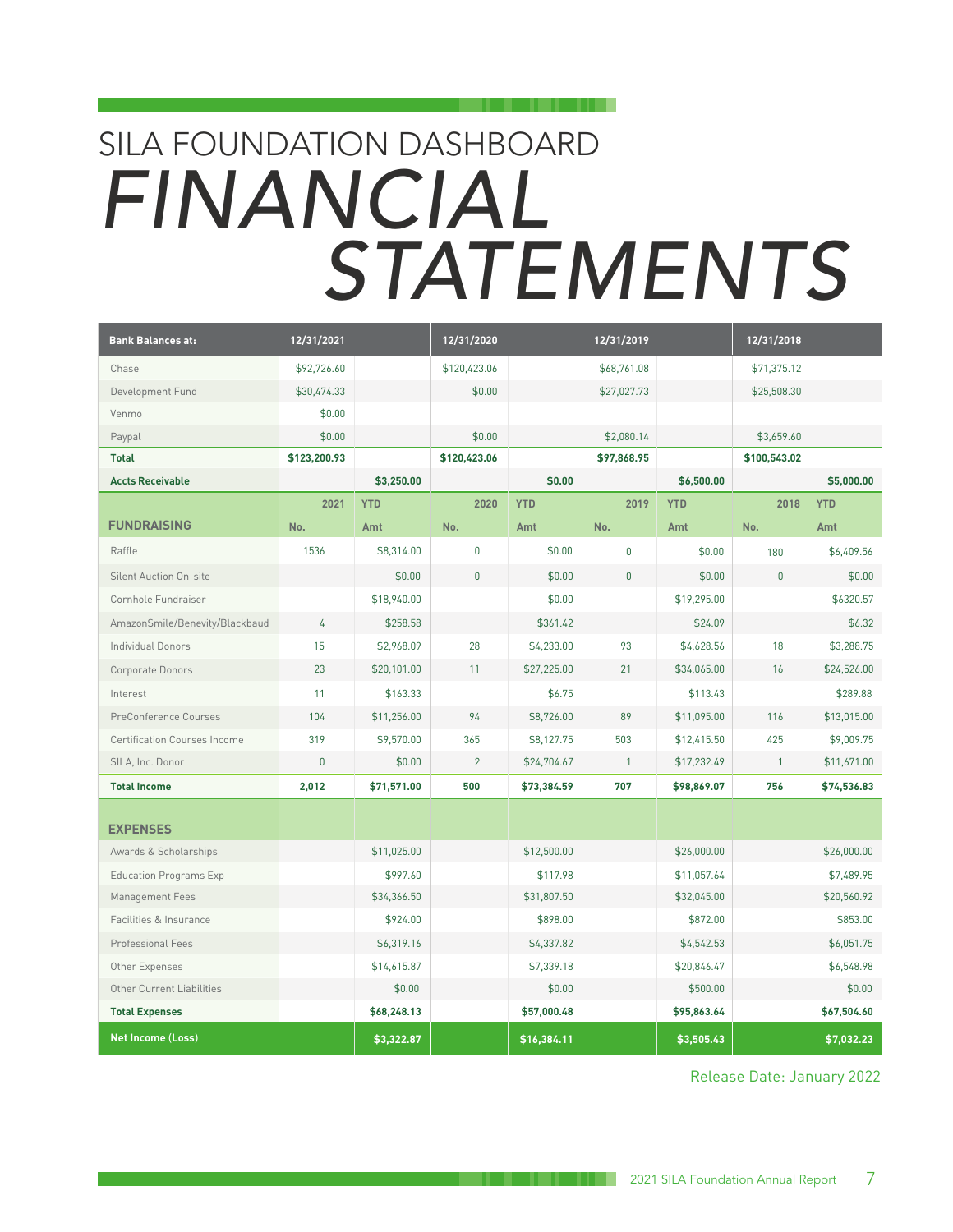### The foundation received numerous donations at various levels in 2021 *DONATIONS* SILA FOUNDATION DASHBOARD

| <b>Development / Fundraising</b><br><b>CORPORATE DONOR ACTIVITY:</b>                          | 2018       | 2019       | 2020       | 2021       |
|-----------------------------------------------------------------------------------------------|------------|------------|------------|------------|
| Vertafore submitted \$5,000 in 2015-2020, \$5750 in 2021                                      | \$5,000.00 | \$5,000.00 | \$5,000.00 | \$5,750.00 |
| Asurion submitted \$5,000 in 2015-2021                                                        | \$5,000.00 | \$5,000.00 | \$5,000.00 | \$5,000.00 |
| RegED submitted \$5,000 in 2016-2021                                                          | \$5,000.00 | \$5,000.00 | \$5,000.00 | \$5,000.00 |
| NIPR submitted \$2500 in 2020; \$5000 in 2013-2019 & 2021                                     | \$5,000.00 | \$5,000.00 | \$2,500.00 | \$5,000.00 |
| Rhoads Online Institute submitted \$2,500 in 2019; \$5000 in 2021                             |            | \$2,500.00 |            | \$5,000.00 |
| PearsonVue submitted \$3,500 in 2019; \$2500 in 2021                                          |            | \$3,500.00 |            | \$2,500.00 |
| PSI Servicessubmitted \$1,000 in 2017; \$2,500 in 2019; \$2500 in 2021                        |            | \$2,500.00 |            | \$2,500.00 |
| NAIC-SBS submitted \$1,000 in 2018; \$1,500 in 2019; \$2250 in 2021                           | \$1,000.00 | \$1,500.00 |            | \$2,250.00 |
| Greenberg Traurig P A submitted \$1,000 in 2016-2018; \$2,000 in 2020; \$1500 in 2021         | \$1,000.00 |            | \$2,000.00 | \$1,500.00 |
| AFLAC submitted \$2,500 in 2016-2020; \$1000 in 2021                                          | \$2,500.00 | \$2,500.00 | \$2,500.00 | \$1,000.00 |
| A.D. Banker & Company submitted \$1,000 in 2020; \$500 in 2017, 2019; \$750 in 2021           |            | \$500.00   | \$1,000.00 | \$750.00   |
| AdjusterPro submitted \$1,000 in 2018; \$1,500 in 2019; \$750 in 2021                         | \$1,000.00 | \$1,500.00 |            | \$750.00   |
| Quality Assurance Adjusting Svcs dba QA Claims submitted \$750 in 2021                        |            |            |            | \$750.00   |
| ILSA submitted \$1,000 in 2018; \$1,500 in 2019; \$500 in 2021                                | \$1,000.00 | \$1,500.00 |            | \$500.00   |
| NoMoreForms powered by aINSIGHT submitted \$500 in 2021                                       |            |            |            | \$500.00   |
| AgentSync submitted \$500 in 2021                                                             |            |            |            | \$500.00   |
| InsCipher submitted \$500 in 2021                                                             |            |            |            | \$500.00   |
| <b>ExamFX</b> submitted \$1,000 in 2015-2018, 2020; \$500 in 2019, 2021                       | \$1,000.00 | \$500.00   | \$1,000.00 | \$500.00   |
| <b>AXIS</b> submitted \$500 in 2018-2021                                                      | \$500.00   | \$500.00   | \$500.00   | \$500.00   |
| Physicians Mutual submitted \$1,000 in 2015-2018; \$500 in 2019; \$200 in 2020, \$300 in 2021 | \$1,000.00 | \$500.00   | \$200.00   | \$300.00   |
| Patten Training & Review submitted \$40 in 2019; \$100 in 2021                                |            | \$40.00    |            | \$100.00   |
| <b>Supportive Insurance</b> submitted \$250 in 2018, \$2500 in 2020                           | \$250.00   |            | \$2,500.00 |            |
| <b>Prometric</b> submitted \$500 in 2019; \$25 in 2020                                        |            | \$500.00   | \$25.00    |            |
| Stifel Nicolaus submitted \$2,000 in 2015; \$3,000 2016; \$3,500 2017, 2018; \$4,000 in 2019  | \$3,500.00 | \$4,000.00 |            |            |
| Nationwide submitted \$5,000 in 2015, 2016; \$2,500 in 2017-2019                              | \$2,500.00 | \$2,500.00 |            |            |
| Business Information Group submitted \$1,000 in 2015-2019                                     | \$1,000.00 | \$1,000.00 |            |            |
| <b>Primerica</b> submitted \$1,000 in 2014, 2019                                              |            | \$1,000.00 |            |            |
| IMA Foundation submitted \$25 in 2016, 2019                                                   |            | \$25.00    |            |            |
| Kaplan Financial submitted \$1,000 in 2018                                                    | \$1,000.00 |            |            |            |
| Clements Worldwide submitted \$500 in 2015; \$526 in 2016-2018                                | \$526.00   |            |            |            |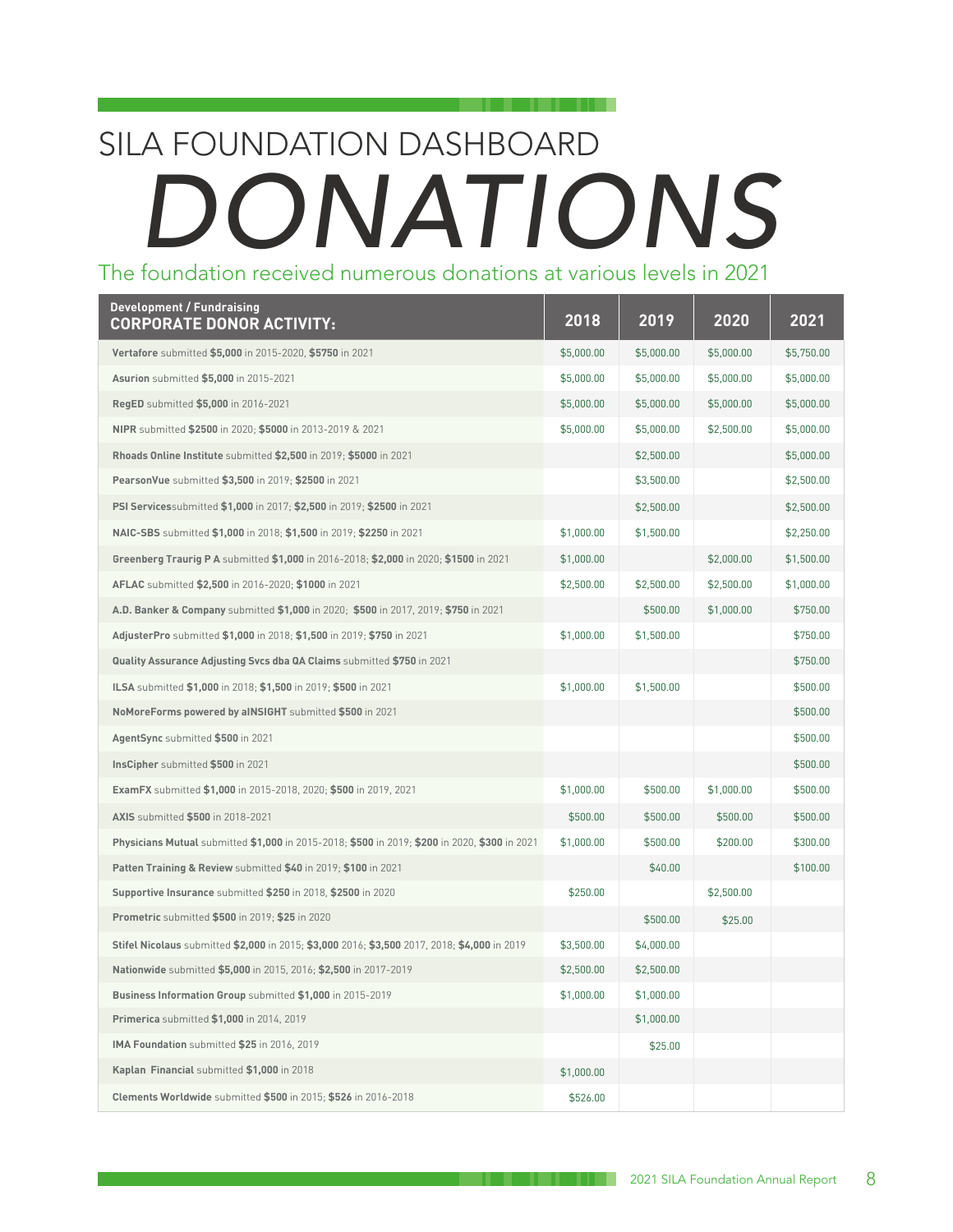### THE 2021 SILA FOUNDATION *BOARD MEMBERS*

PRESIDENT Lesli Leakey PAST-PRESIDENT Sherri Coleman

TRUSTEE, EDUCATION Cindy Davidson

**SECRETARY** Nikki Brown

TREASURER Bob Birman

TRUSTEE, COMMUNICATIONS & PUBLIC RELATIONS Ann Robinson

TRUSTEE, COMPLIANCE Margaret Bragg

TRUSTEE, DEVELOPMENT Kingston Koser

TRUSTEE, REGULATORY & ORGANIZATIONAL RELATIONS

Fred Karlinsky

TRUSTEE, SCHOLARSHIPS & GRANTS Susan Boles

TRUSTEE, SILA RELATIONS Diana Capes

EXECUTIVE DIRECTOR Mary Ellen Hammack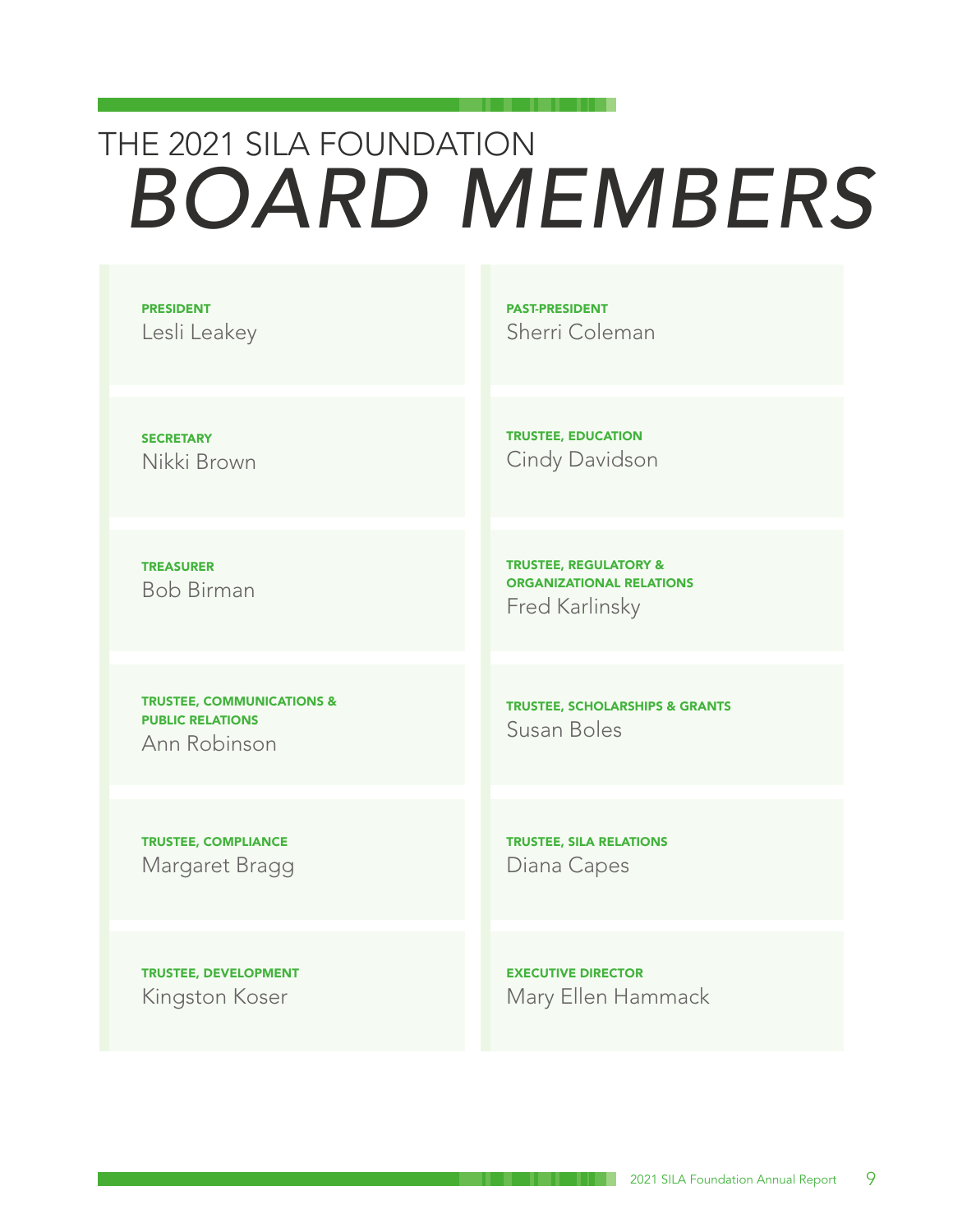### 2013-2021 SILA FOUNDATION *SCHOLARSHIP WINNERS*

| 2013                                                                                                                                           | 2014                                                                                                                                       | 2015                                                                       | 2016                                                                                                                                 | 2017          |
|------------------------------------------------------------------------------------------------------------------------------------------------|--------------------------------------------------------------------------------------------------------------------------------------------|----------------------------------------------------------------------------|--------------------------------------------------------------------------------------------------------------------------------------|---------------|
| Emily B.                                                                                                                                       | Amanda A.                                                                                                                                  | Brianna G.                                                                 | Emily R.                                                                                                                             | Kayla A.      |
| Jessica D.                                                                                                                                     | Malinda B.                                                                                                                                 | Ejanae H.                                                                  | Albert A.                                                                                                                            | Zhishan L.    |
| Christina G.                                                                                                                                   | Antor C.                                                                                                                                   | Blaise M.                                                                  | Emily B.                                                                                                                             | Marcus V.     |
| Karis J.                                                                                                                                       | Freddy C.                                                                                                                                  | Kimberlie R.                                                               | Marielle A.                                                                                                                          | Giovanni B.   |
| Eric L.                                                                                                                                        | Spencer F.                                                                                                                                 | Jessie R.                                                                  | Mark M.                                                                                                                              | Abby M.       |
| Anthony M.                                                                                                                                     | Fatou J.                                                                                                                                   | Donna S.                                                                   | Raymond B.                                                                                                                           | Albert A.     |
| Laura N.                                                                                                                                       | Alexander O.                                                                                                                               | Parker S.                                                                  | Hannah C.                                                                                                                            | Emma V.       |
| Trevor O.                                                                                                                                      | Courtney O.                                                                                                                                | Rylee S.                                                                   | Beau V.                                                                                                                              | Kaiti-Lynn Z. |
| Courtney O.                                                                                                                                    | Luke T.                                                                                                                                    | Katherine V.                                                               | Olivia F.                                                                                                                            | Sarah A.      |
| Jessica S.                                                                                                                                     | Laura <sub>V.</sub>                                                                                                                        | Emily W.                                                                   | Jennifer Y.                                                                                                                          | Marcus K.     |
| 2018<br>Quinn D.<br>Abigail E.<br>Kaylee H.<br>Lilia Sweet K.<br>Brooke B.<br>Danielle E.<br>Victor G.<br>Madeline G.<br>Kennedy H.<br>Neha I. | 2019<br>Harmony G.<br>Constance P.<br>Alexander V.<br>Alyssa B.<br>Cam'Ryn R.<br>Traci R.<br>Kevin Q.<br>Norah G.<br>Paul K.<br>Vanessa H. | 2020<br>Marcus L.<br>Mackenzie J.<br>Gabriela K.<br>Aliayah V.<br>Norma G. | 2021<br>Julia B.<br>Carolyn V.<br>Emily B.<br>Hope S.<br>Myranda C.<br>Angel H.<br>Marcus L.<br>Darren B.<br>Abbygayle F.<br>Jack R. |               |